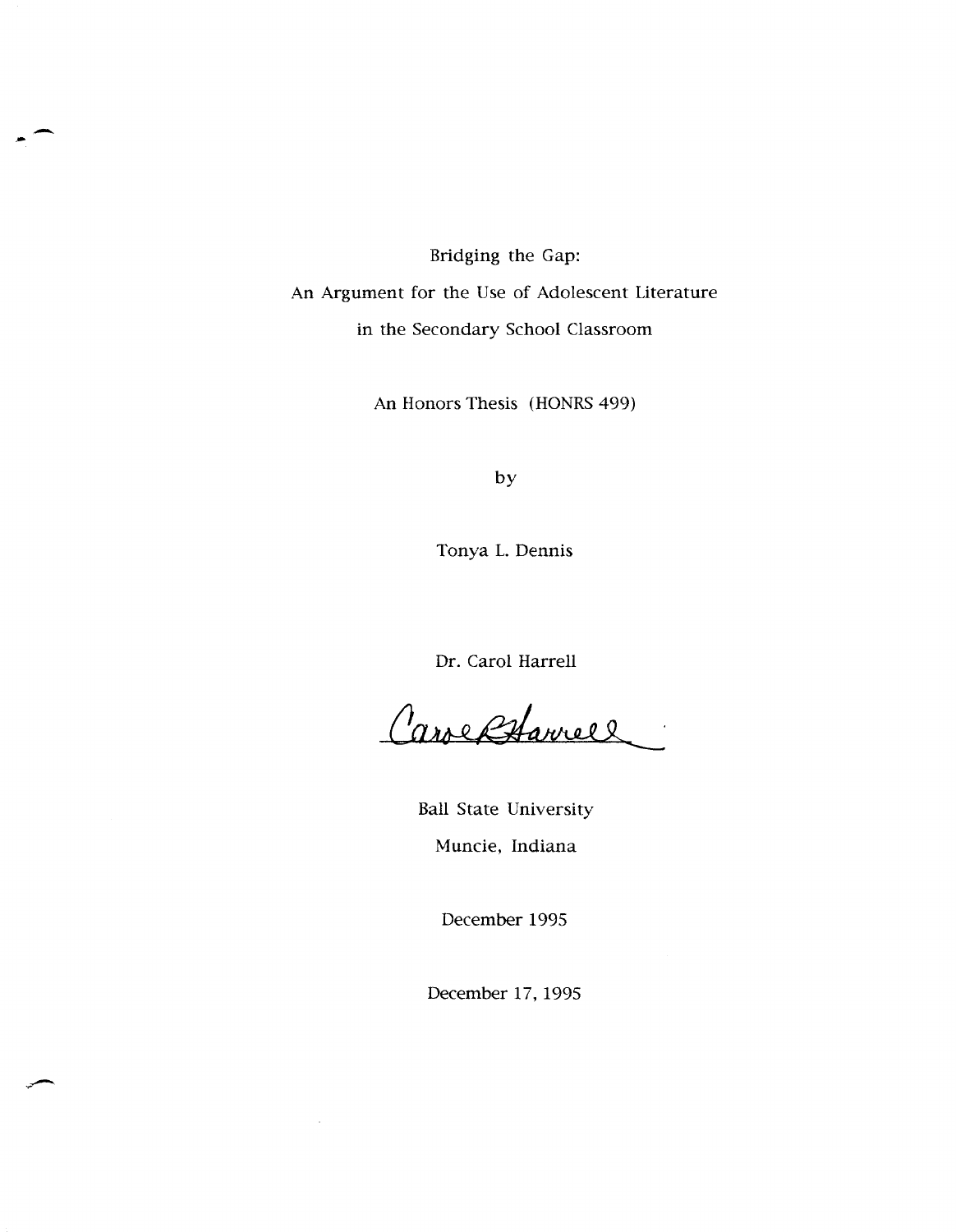## Purpose of Thesis:

,-

-

The intention of this essay is to, first of all, present a sound argument for the use of adolescent, or young adult, literature in the contemporary secondary school classroom. Much research supporting this argument for such implementation is included. More specifically, the primary premises are that adolescent literature can be an effective tool for captivating student interest, and that this general literary interest can be utilized to prompt students to read, and hopefully enjoy, the established "classic" literature of the canon. In addition to this general argument, the adolescent novel The Outsiders by S. E. Hinton is alluded to in the form of what most closely equates a case study. In other words, this young adult work is examined in several ways in which it might be incorporated into the English  $\ell$  language arts curriculum.

 $\mathcal{E}_L$ 

 $\{\hat{G}_k\}_{k=1}^N$ مدعلت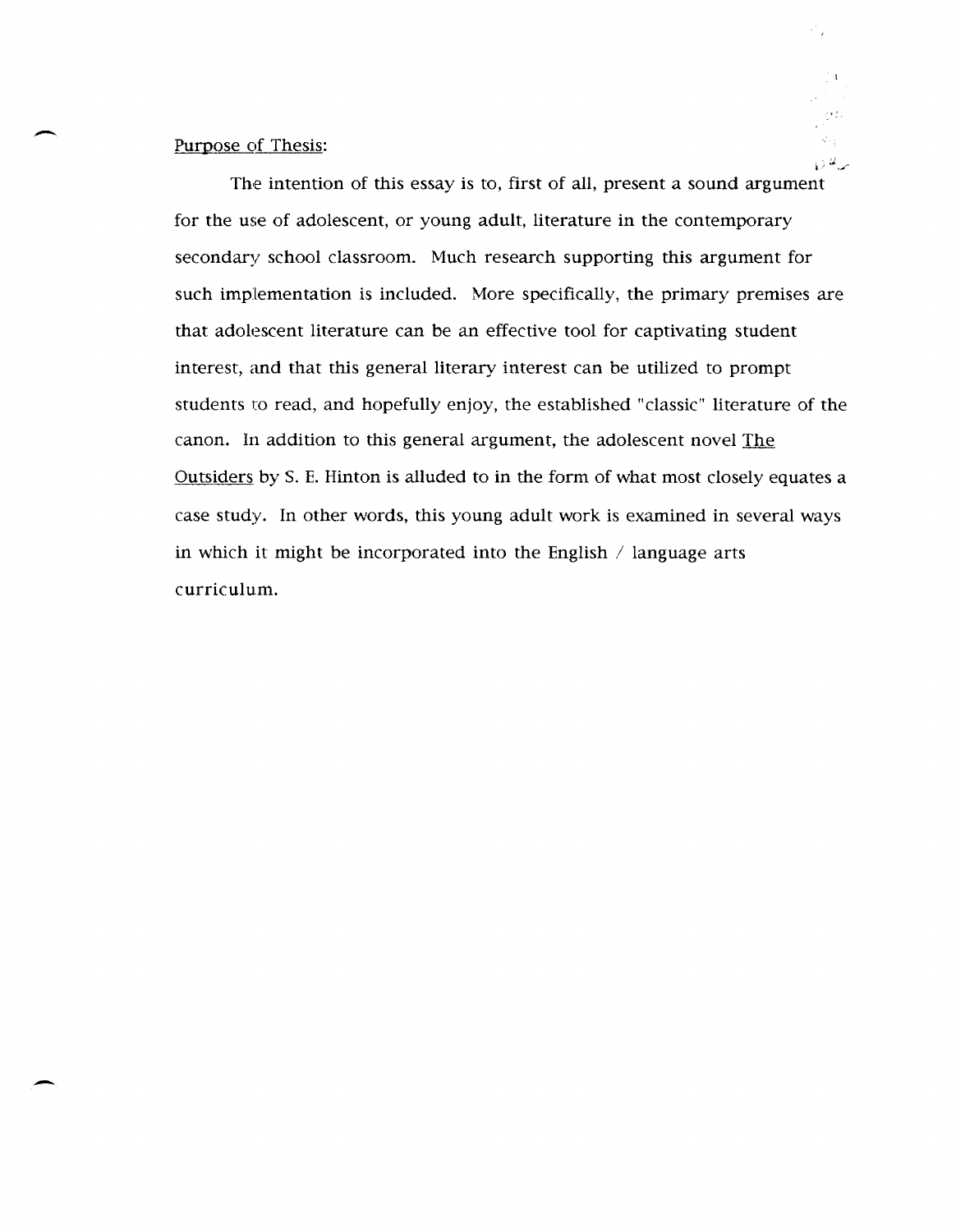Adolescence has often been dubbed a period of "storm and stress." Not only is this true on a biologically developmental level, but in regard to other factors as well. During adolescence, children are confronted with multitudinous obstacles as they diligently search for their own sense of identity. Closely related to this is the increasing importance of independence. After all, adolescence is a period of rapid physical, emotional, and social growth, during which young people begin to forge their way into adulthood. In this sense, as University of Colorado graduate student Garth Lewis points out in his article entitled "Rites of Passage," "The transition from childhood to adulthood is not an easy one. Young adults are adrift on a tumultuous sea of development tasks in search of the solid ground of adulthood" (41). Lewis continues this line of reasoning by posing some rather thought-provoking questions in pondering, "How do they [adolescents] know when they have finally landed on that shore? When do they say to themselves, 'I am no longer a child, I am an adult now?' Do they come to this conclusion by what society is telling them or by how they feel about themselves?" (41). These are, in fact, very legitimate questions, questions that should be considered by contemporary American educators, especially those who work with adolescent students on a daily basis.

-

-

Vested concern about adolescence was initiated by G. Stanley Hall in 1904 with his two-volume book entitled Adolescence: Its Psychology and Its Relations to Physiology. Anthropology. Sociology, Sex. Crime. Religion. and Education. Hall's discussion of adolescence as its own distinct stage of development subsequently became a topic of interest to many. In fact, further research and insight into the motivation and development of adolescents has been captured in the work of such individuals as Jean Piaget, Erik Erikson, Lawrence Kohlberg, James Marcia, and Carol Gilligan, just to name a few.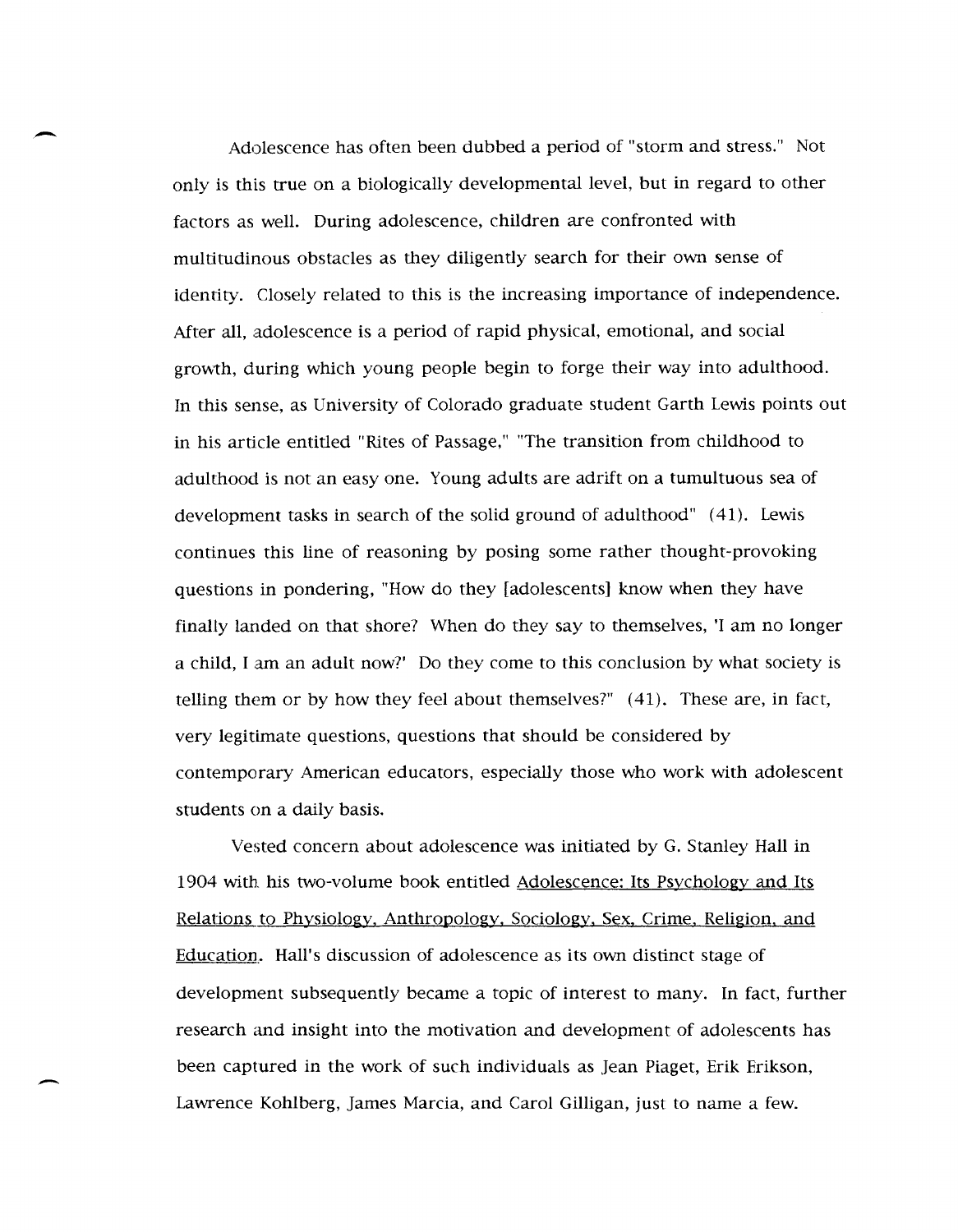These individuals, along with many others, have invested considerable amounts of time studying the physical, social, emotional, cognitive, and moral development of adolescents. In a general sense, adolescence has come to be regarded as "a culturally and socially defined period of life which has its base in biological changes" (Appleby 40).

-

-

It is, however, important to note that, currently, adolescents have to face obstacles of magnitudes that were virtually unheard of by the youths of previous generations. In other words, "teenagers in the United States and most industrialized nations confront challenges that are far more numerous and complex than those of adolescents in other cultures and at previous times during history" (Berk 602). More specifically, young people are no longer expected only to develop morality, responsibility, and self-control as imposed by societal standards. They are also confronted with such problems as alcohol and drug abuse, suicide, family conflicts, peer pressure, teenage pregnancy, gang violence, and interracial tension. In a similar sense, learner individuality results from many factors which include- -but are certainly not limited to- -intelligence, socioeconomic status, gender, and culture (Eggen and Kauchak 21-22). With the increasing prominence of such detrimental adolescent problems, the corresponding responsibilities of educators become notably heightened.

After all, when one considers all of the potential problems to be faced by contemporary youth, it appears self-evident that they would have little interest in indulging in the prescribed literature of the established canon. That is not to say that these students do not have the capability or desire to read. It simply means that the classic literature of the canon is often too far removed from their experiences and, as a result, succeeds only in alienating them. Although the traditional manner of studying language as an artifact is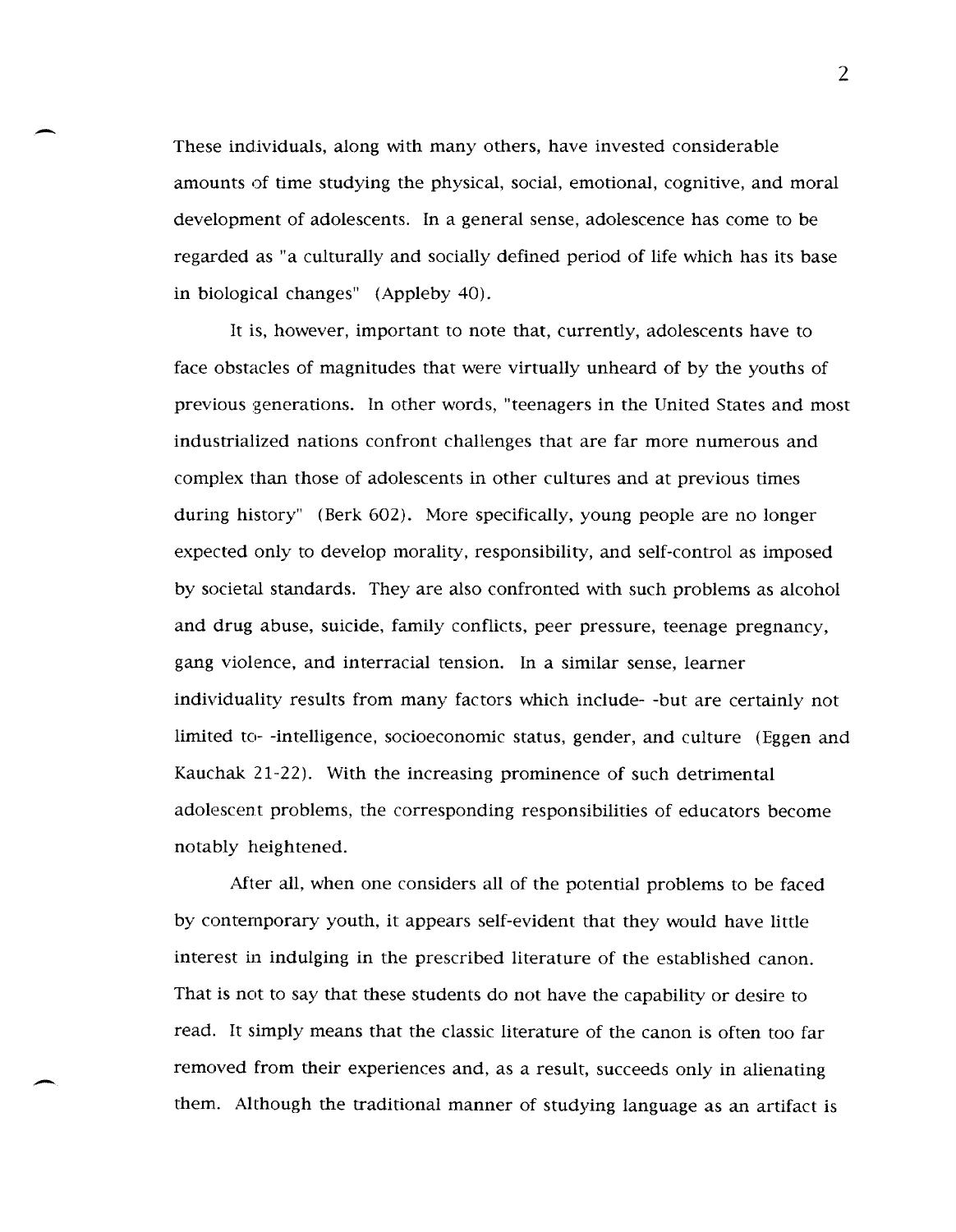important because it aids in the development of a more generalized cultural literacy, or common body of knowledge among students, it also has a tendency to neglect the individual learner (Gere et al., 97-98).

This neglect of individualized student needs has the potential to be quite devastating in the context of the classroom. Perhaps the most overt problem resulting from this is that of aliteracy, which basically means literate students choose not to exercise their reading abilities due to lack of motivation or feelings of alienation. In most cases, "the[se] seeds of aliteracy are planted when reading lessons become drudgery; when the books students must read are uninspiring or have little connectedness to their real-world needs, concerns, and interests; and when reading is perceived as a separate subject instead of as a functional tool for intellectual and personal growth" (Brozo and Simpson 199).

One such example surfaced during my own personal student teaching experience this past fall. The scenario developed as follows: A student in one of my classes remarked that she would complete the reading assignment if she had time that evening. Considering this a rather snide comment, my supervising teacher approached her with the reply, "Now, what could be so important that it would not allow you to complete such a short reading assignment?" Needless to say, my supervising teacher was rather taken aback when this young woman replied, "My son."

Tragically, such exchanges are not uncommon in the arena of education in this late twentieth century. The important distinctions to be made in the context of this particular scenario are that, first of all, this student was fully capable of reading; however, the material did not prompt enough interest for her to make a concerted effort to complete the assignment. Therefore, in regard to this and other similar situations, "One wonders if in the teaching of

-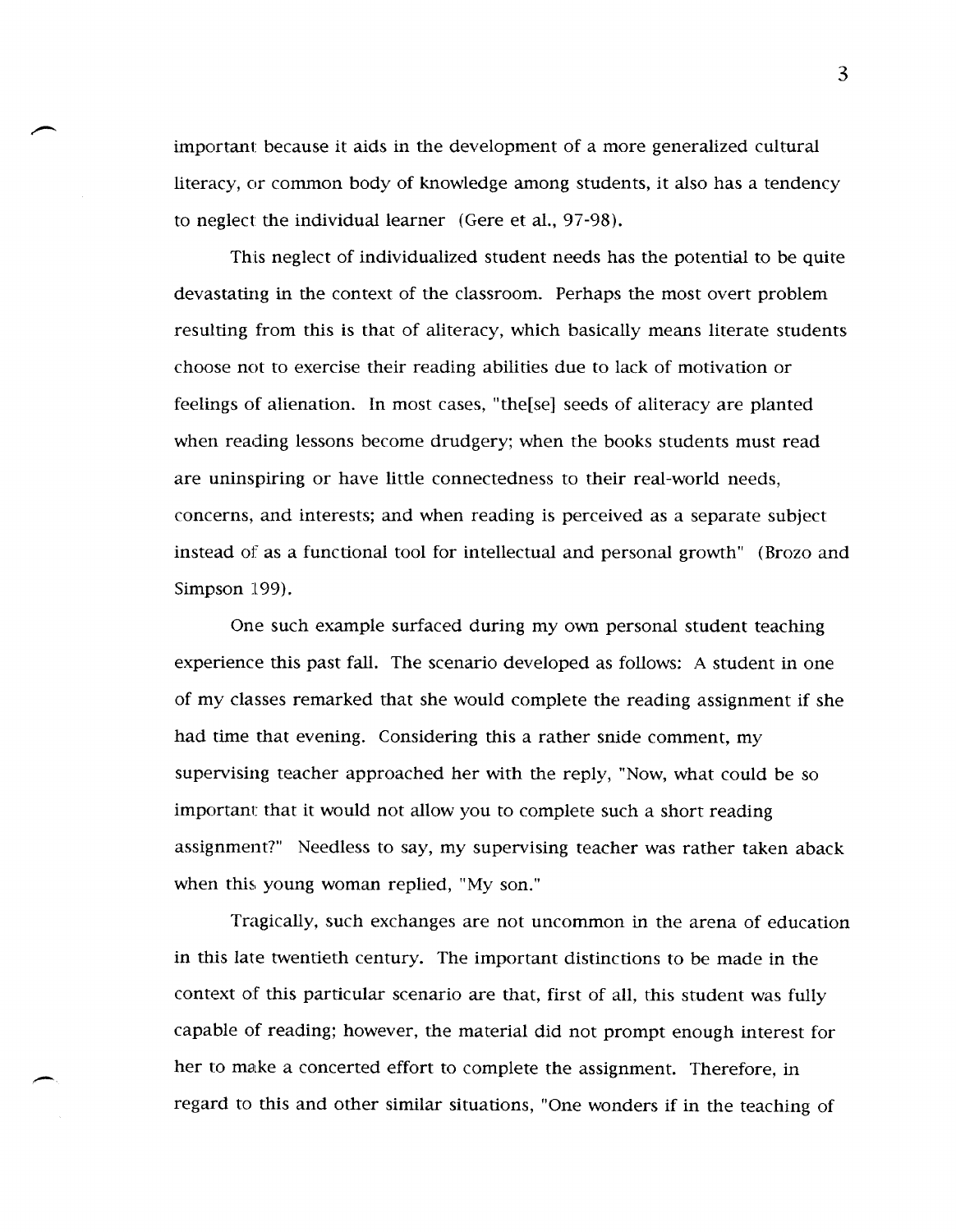literature we don't destroy the joy of reading since we remove the experience of reading from the self to make the response social rather than individual" (Appleby 43).

-

-

In this instance, the problem basically amounted to one in which the student felt alienated from the literature and, as a result, responded in an aliterate manner. Many times, as was true in this case, adolescent students simply necessitate that teachers "show genuine concern for them as individuals with real-world needs and problems" (Brozo and Simpson 303). In this sense, the simple act of making connections to students' lives can exert tremendous influence on reading motivation (Eggen and Kauchak 463). In fact, although researchers have discovered that teenagers quickly lose interest in material they find difficult or boring, they have also found that when students view reading material as being pleasurable and interesting, they are more likely to be motivated to read and possess a positive attitude about reading in general.

Although such assertions appear self-evident, they are often overlooked by contemporary American educators. After all, as is adequately summed up by Sharon Stringer in her article entitled "The Psychological Changes of Adolescence: A Test of Character," "The challenge for teachers and writers is to foster strength of character in education as we bridge theory and practice. Understanding the conflicts and changes of adolescence moves us closer to that goal" (27).

An equally important point is made by professor of English Education Marjorie Kaiser when she asserts that many educators, "lovers of literature themselves, begin teaching filled with expectations that students in *their*  classes will excitedly read any literature they present if only they themselves are enthusiastic enough about it" (32). Unfortunately this is not necessarily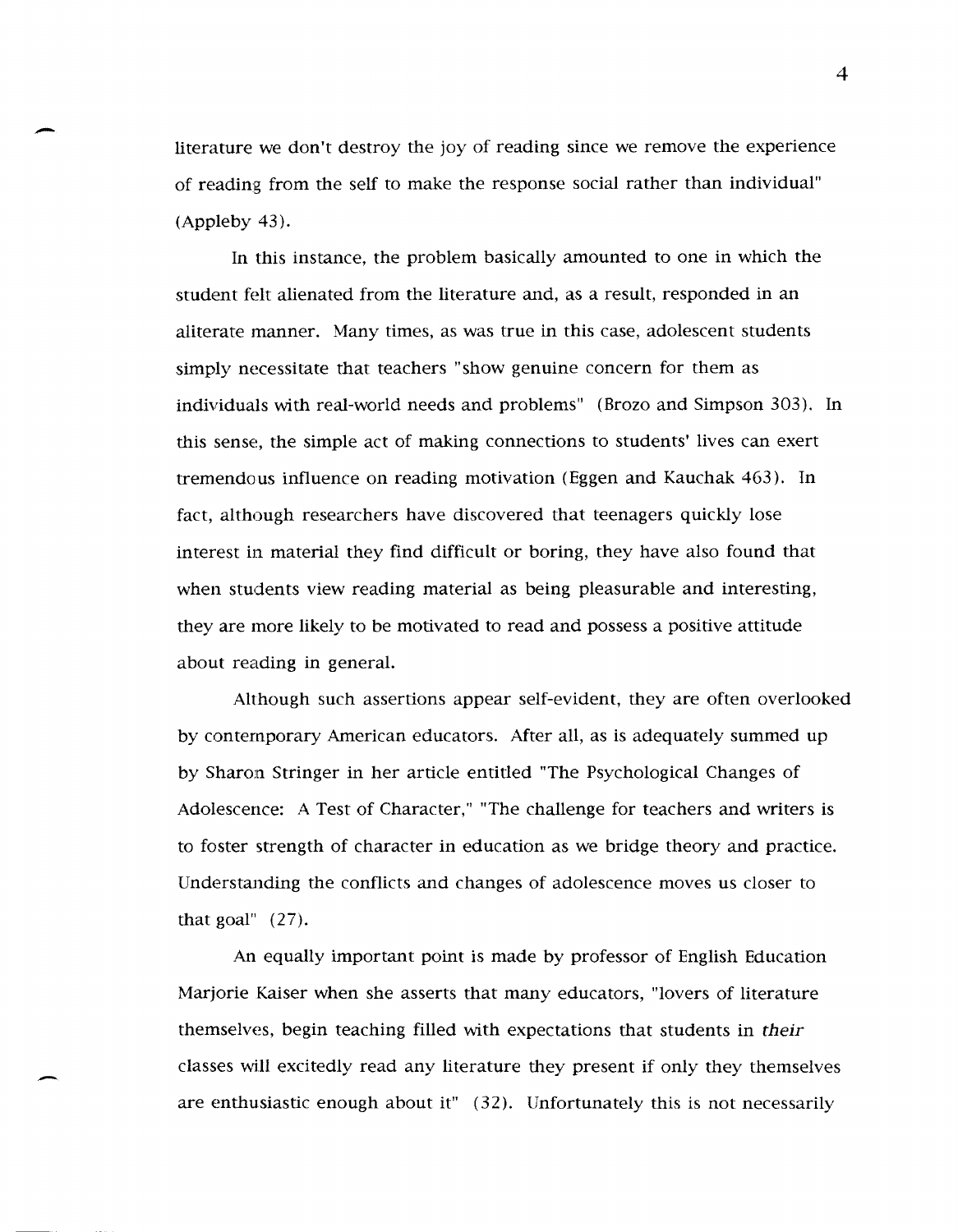the case. In fact, it is students such as the one previously mentioned who require that we, as teachers, reevaluate the current prescribed canon and its potentially devastating restrictiveness. In regard to this existing body of "classic" literature, John Pfordresher proposes, "We must always be ready to doubt old favorites and to look for new ones. Only in this way will any canon, and its individual elements remain alive and valid" (29).

-

 $\overline{\phantom{a}}$ 

Let me clarify my point of view on this issue. I am, by no means, suggesting that we abandon the established literary canon for a more allinclusive one that caters to the needs of each and everyone of our students. In an ideal world, in an ideal scenario, this might be possible. However, we do not, even in the remotest sense of the term, live in a utopia. Nevertheless, it is disheartening to think that for those enthusiastic young teachers aforementioned by Marjorie Kaiser, "Being faced daily with readers who have very particular and restricted tastes or those who only go through the motions and are genuinely interested in 'nothing at all' puts quite a damper on their enthusiasm" (32). Thus, it is my proposition that we incorporate adolescent, or young adult, literature into our English classrooms with the intention of using it as a tool to spark student interest in reading. Then, we may consequently utilize this basic interest as a "springboard" of sorts into the more classic literature of the previously established canon. Essentially, Jackie E. Swenson mirrors my philosophy on this subject in stating, "I have always viewed the literature anthology as a point of departure, not a destination" (83).

Is the use of adolescent, or young adult literature, in the classroom justified? This is a question that is often heatedly debated in current educational circles. Some consider this genre of literature completely justifiable, while others argue that it possesses no "substance" or literary merit. I personally believe that both sides voice valid arguments on the issue.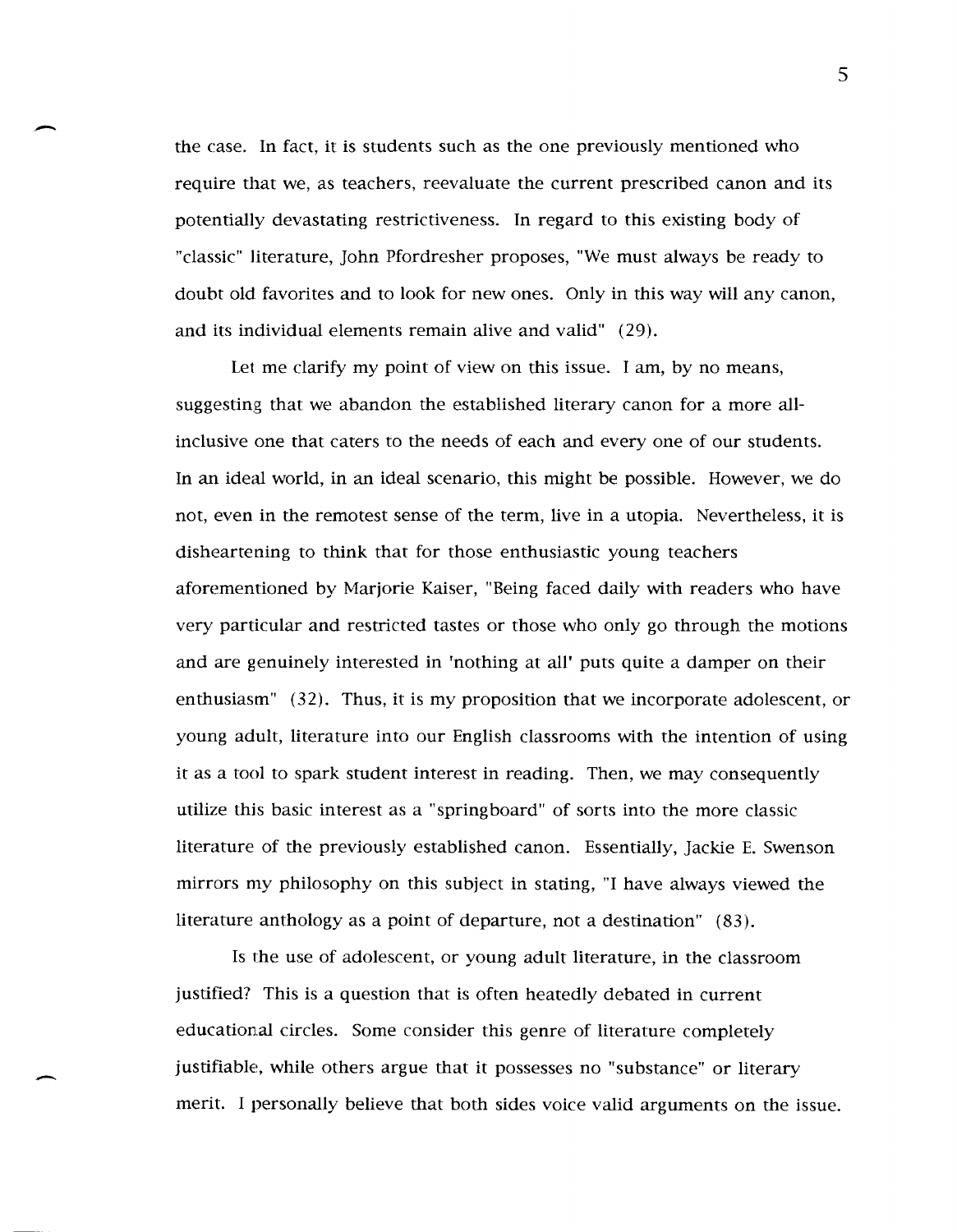After all, as is pointed out by Pamela Sissi Carroll in her article entitled "Posing Questions About Young Adult Literature," "Even for those of us who recognize that YAL [Young Adult Literature] has a valid and valuable place in these classrooms, there are myriad questions to be asked and answered about the genre and its relationship to the teaching of English / language arts"  $(51)$ .

-

-

Let me begin by clarifying exactly what I mean when I refer to adolescent, or young adult, literature. Drawing from the definition presented by Anne Ruggles Gere, et al. in the text Language and Reflection, this genre of literature contains "books and stories [that] are written specifically for a teenage audience, taking up issues of interest to adolescents" (128). William G. Brozo and Michele Simpson further specify this definition in stating:

> For our purposes, *young adult literature, adolescent literature,*  and *trade books for young adults* all refer to books (a) written or marketed primarily for teenagers; (b) with main characters similar in age to the teenage readership (approximately young adults between the ages of 12 and 25) and to which teenagers can personally relate; (c) with relatively uncomplicated plot lines; (d) that match the interests, needs, and concerns of teenagers; and (e) not specifically targeted to young adults but that attract a young adult readership. (178)

When considering the opposing sides of this argument, on the one hand, "Students know that the traditional literature we teach has been classified as great literature: it's in the 'lit' book, their moms read it when they were in school, and Monarch Notes are available. But with young adult literature, they don't have readily available information on whether the novel, short story, or poem is good or not" (Nugent 5). In a similar sense, "It could be that YA [Young Adult] lit is generally more sociological in orientation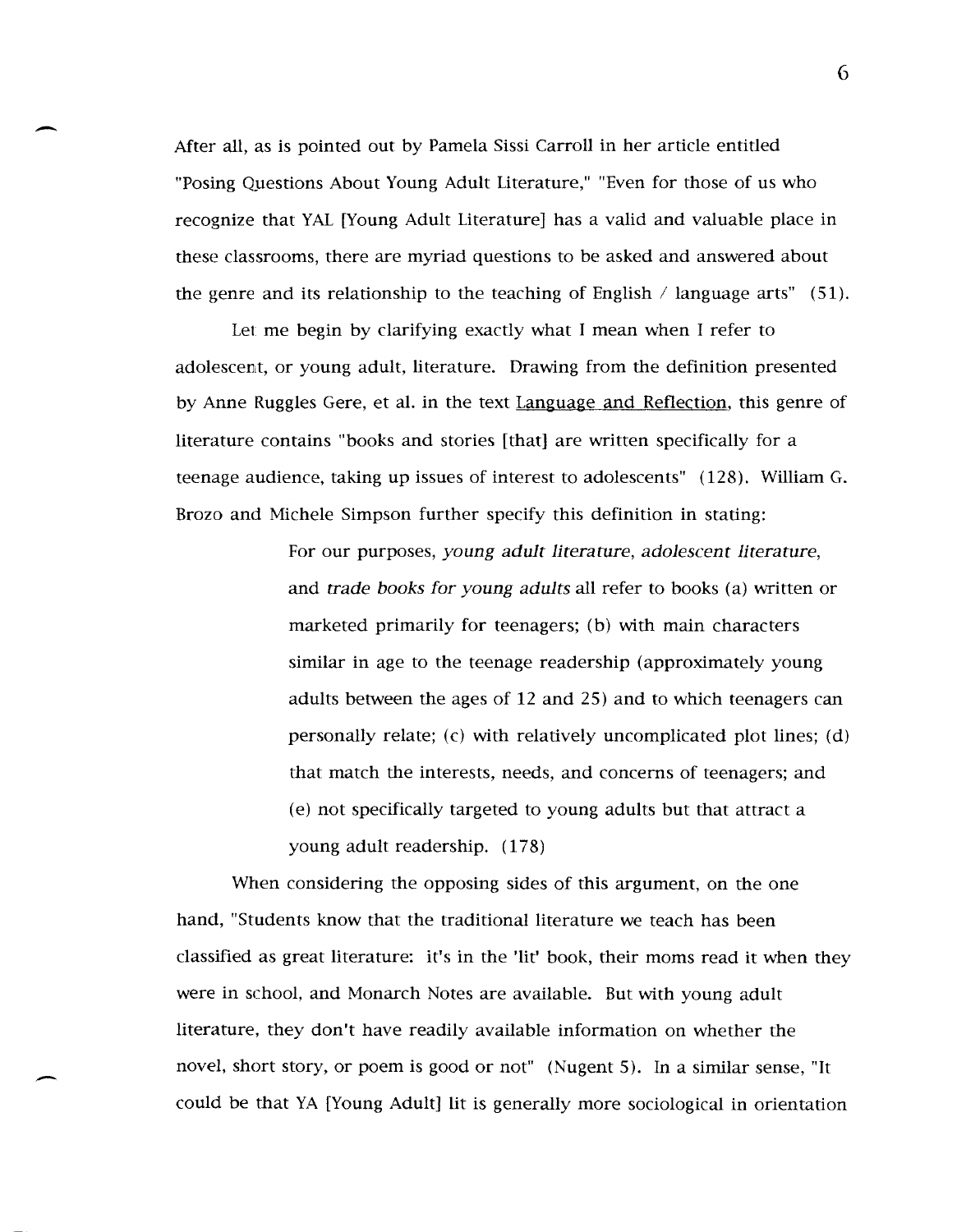(and therefore, less 'literary') in the teachers' perceptions" (Anderson and Katcher 37).

-

-

While it is true that many adolescent, or young adult, novels are not exactly "literary," it has also been proven that adolescent readers, especially those who are not likely to possess an inherent love of reading, are more likely to take interest in the subject matter breached in such works. In this regard, as is pointed out by Paul Eggen and Don Kauchak in the text Educational Psychology: Classroom Connections, "we all know that we're attracted to anything that relates to us personally," which is "more concrete for us than distant or abstract information" (463). Furthermore, "Purposes for reading that emanate from the students themselves are more apt to focus their attention. Such purposes grow out of students' natural desire to learn something new; to make discoveries about themselves and the world around them" (Devine 16).

Likewise, because adolescence is a period wrought with multitudinous questions, it seems only appropriate that adolescent student interest would lie in materials that are concerned with their own questions, those about the adolescent experience. In this regard, "Books can make a significant difference in young adults' lives, their way of viewing a problem or relationship, their strategies for coping with a personal difficulty, or their interest in knowing more about a topic" (Brozo and Simpson 303). After all, "They [the motivations and purposes students possess for reading] most often manifest themselves as readers look for answers to questions they want answered" (Devine 16).

In addition, "By connecting abstract content to students' daily lives teachers can promote interest, involvement, and learning (Eggen and Kauchak 463). Likewise, Brozo and Simpson offered the following suggestions: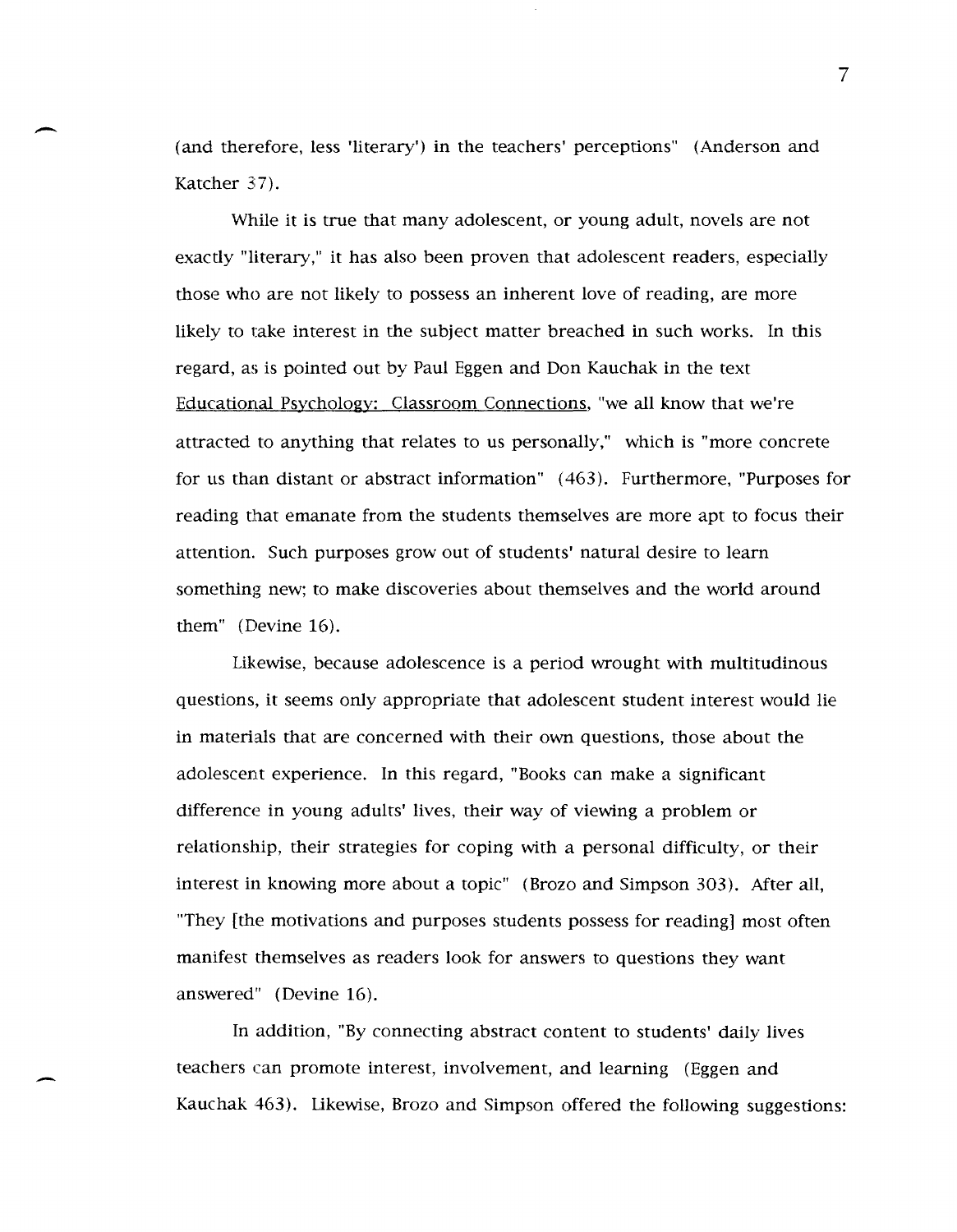The content areas deal with interesting, vital information; but if you rely on textbooks as your sole teaching resource, you may render this information dry and lifeless. Use trade books in conjunction with texts to help assure that students are more actively involved in learning and that the vitality and spirit inherent in the content-area material are kept alive. (207)

In a similar sense, it is important to note that adolescent, or young adult, literature often deals with "stories about a 'rite of passage' or 'coming of age'" (Lewis 42). Ultimately, given the information available regarding adolescence, it seems obvious that such literature could help adolescent students in their own quest for a sense of identity. In this regard, it is important to bear in mind the assertion made by English teacher Sharon Hurwitz, which proposes that "We, as teachers, have an opportunity and a responsibility to help young people work through some of their problems" (33).

I do not assert that the incorporation of adolescent literature should be exclusive, rather that it should be used as a means of sparking student interest in reading in general and, ultimately, in reading more "literary" literature. Through extensive research, I have discovered that many others share this, or a similar, perspective. For instance, Paul Zindel, the highly revered adolescent author of such works as The Pigman and The Effect of Gamma Rays on Man-in-the-Moon Marigolds, when asked in an interview what he considers to be the role of young adult literature in the classroom, responded, "Young adult literature has a firm place in the schools. In a sense it is like a young person choosing a friend, a friend his own age, a friend who talks to him in a way he can understand, a friend who talks to him about living, loving and surviving in a world that he finds himself" (21). Zindel continued by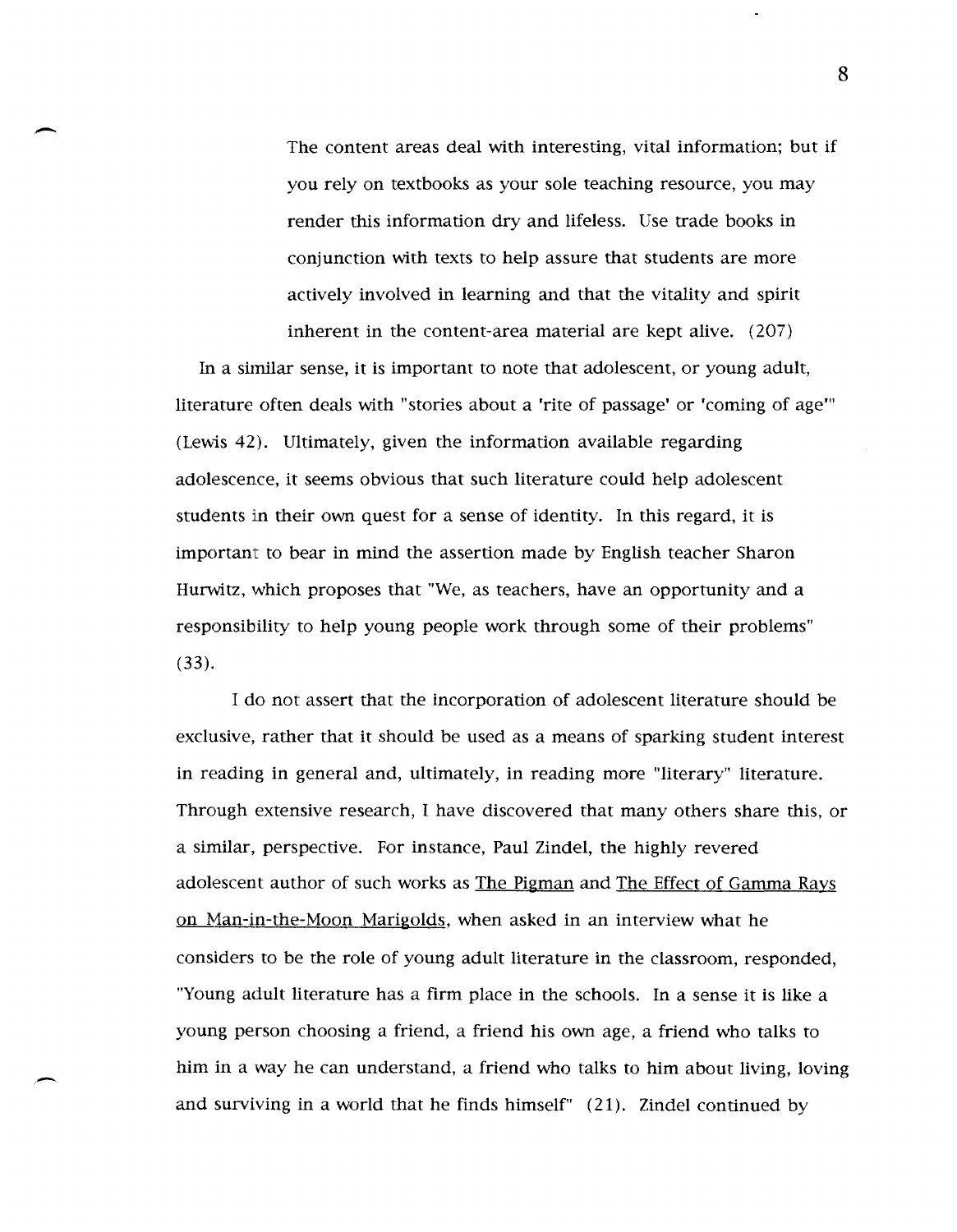saying, "It [adolescent or young adult literature] prepares the very foundation of loving books. It shows a reader that reading can be exciting and can give information  $\ldots$ " (21).

-

-

Furthermore, as was proposed by Susan Monroe Nugent, "Young adult literature has always provided both teacher and reader with an abundance of opportunities to engage in critical thinking" (4). This includes, but is not limited to, the fact that one of the most important attributes of utilizing this genre of literature rests in the fact that through it "we can offer them [adolescent students] experiences that will force them to assess situations and hone their decision making skills" (Hurwitz 33). Without question, this is an important attribute of adolescent literature. In a similar sense, as I will later demonstrate, the use of adolescent novels in the classroom may, in fact, lend themselves to traditional literary study. For instance, "These books can act as a bridge to more sophisticated reading materials" (Brozo and Simpson 201).

On the most basic level, there is a pointed distinction between reading for pleasure, or ludic reading, and that which is assigned. Although both types of reading are different from one another, neither one is inherently more important or justified than the other. In fact, each type of reading simply requires a different thought process. For instance, "One of ludic reading's greatest attractions is its effortlessness" (Appleby 43). In this sense, although we, as educators, do not strive for complete effortlessness in the assignments we give our students- -in fact, quite the contrary- -it is, nevertheless, important that we capture the interest of these young minds before we attempt to mold them. After all, in the most basic sense of the term, "Readers must pay attention to a text before they can comprehend it" (Devine 15). This is an important point that needs to not only be asserted, but also internalized, by teachers of adolescent students.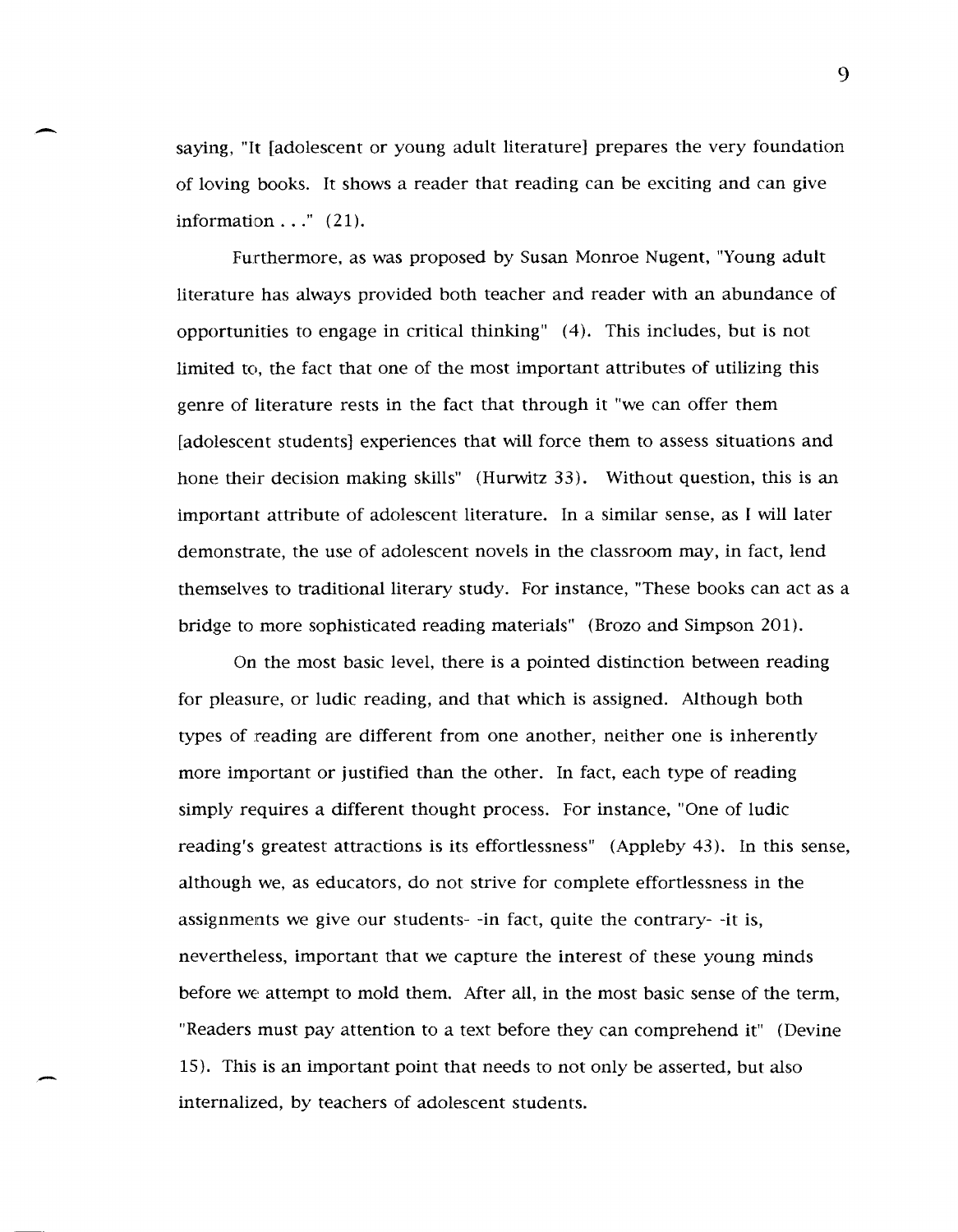When considering such an idea, it is important that we examine some of the preconditions for being a ludic, or avid, reader. These stipulations were set forth by Bruce C. Appleby in his article entitled "Is Adolescent literature in its Adolescence?". First of all, in order to take pleasure in the act of reading, or in order to find intrinsic gratification in a literary activity, a reader must be skilled in reading ability. In other words, a student must be able to read. Hopefully, this first precondition would have been established at the elementary school level. However, this is not always the case. Therefore, we, as educators, must first and foremost, insure that our students can, in fact, read. A second precondition, as proposed by Appleby, concerns the importance that lies in "the expectation that reading will be a pleasurable experience" (44). Therefore, it is not only important that we, as educators, find the reading enjoyable, but also that our students perceive and expect the act of reading to be pleasant. In addition, Appleby advocates the importance of selecting appropriate literature for our students to read. This third precondition might appear self-evident, but often it is not. In fact, the selection of proper literature is probably the most important task of the classroom teacher.

-

-

As a means of illustrating my points, one can consider a frequently read adolescent novel such as The Outsiders by S. E. Hinton. Following the proposed theory of utilizing this novel in the classroom, any or all of the following approaches might be implemented. First of all, a teacher might choose to incorporate this work on a purely thematic level. If this approach were chosen, one might opt to focus on the manner in which "warfare ... between the social classes" is presented (Hinton 13). This subject, which quite obviously consumes the characters in the novel, is also one often faced by contemporary adolescents.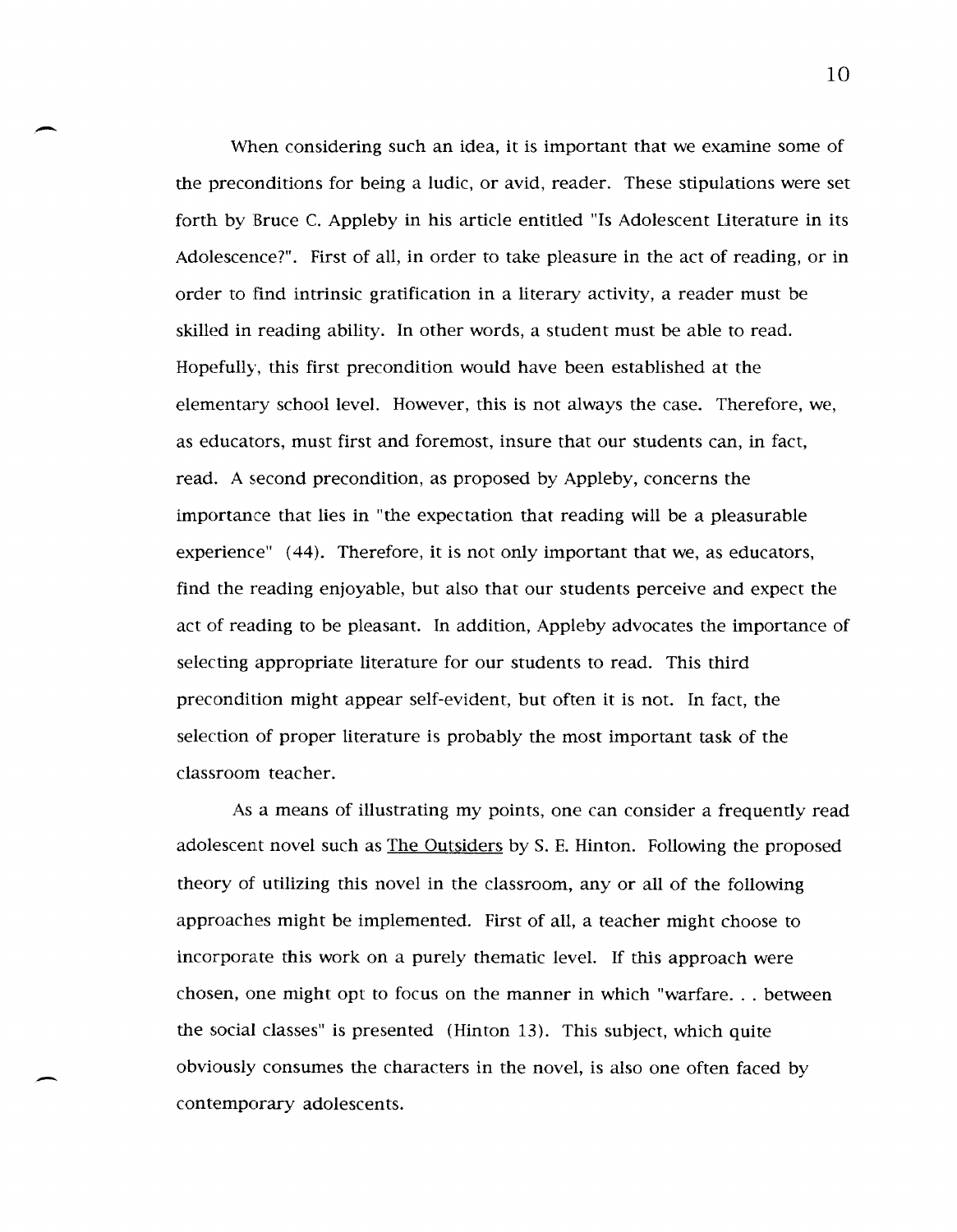On the other hand, a teacher might choose to focus on characterization in the novel. When one considers Ponyboy Curtis, the novel's protagonist, it becomes evident that characterization holds an especially important place in this novel. The most notable character trait exhibited by Ponyboy is that he, despite his less than favorable socioeconomic and social conditions, possesses genuine interests in reading and private journal writing. In a stereotypical sense, one does not expect a character like Ponyboy, a poor white male from the "wrong side of the tracks" who has lost both parents and is being raised by his two older brothers, to have such avocations. Nevertheless, these attributes are established very early in the first chapter through Ponyboy's own words:

-

 $\overline{\phantom{a}}$ 

I'm different that way. I mean, my second-oldest brother, Soda, who is sixteen-going on seventeen, never cracks a book at all, and my oldest brother, Darrel, who we call Darry, works too long and hard to be interested in a story or drawing a picture, so I'm not like them. And nobody in our gang digs movies and books the way I do. For a little while there, I thought I was the only person in the world that did. So I loned it. (Hinton 5)

Ponyboy goes on to discuss his cognitive development, another important milestone of adolescence, by saying, " ... sometimes I just don't use my head. It drives my brother Darry nuts when I do stuff like that, 'cause I'm supposed to be smart; I make good grades and have a high IQ and everything, but J don't use my head" (Hinton 7). This revelation might likewise prove comforting to adolescent readers who, because they are experiencing such rapid intellectual growth, find it difficult to always "use their heads." The simple fact that this statement establishes a sense of commonality between the adolescent reader and a "genuine" literary character such as Ponyboy makes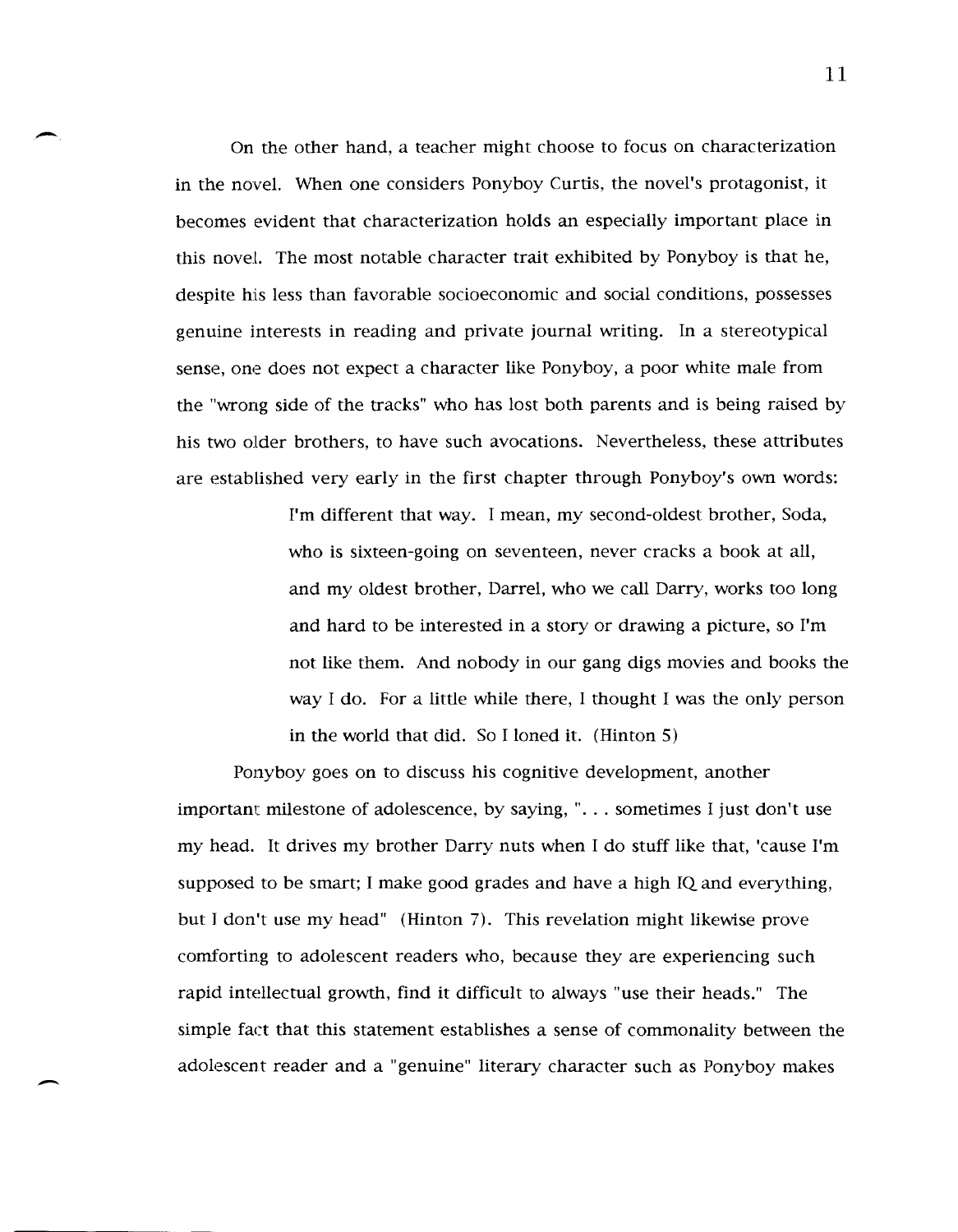the trait seem less strange or bizarre, thus lending to a greater sense of normalcy.

 $\overline{\phantom{0}}$ 

-

In a similar sense, throughout the course of the novel, Ponyboy often refers to his struggle for independence, and his corresponding desire for a more adult status. One such instance occurs when he speaks of his somewhat troubled relationship with his older brother and guardian Darry through the statement, "[He] treat[s] me as if I was six instead of fourteen" (Hinton 6). This overriding emphasis on acceptance as an equal also surfaces when he discusses his relationship with his other brother Sodapop by saying "Soda doesn't think I'm a kid" (Hinton 12). Obviously, this concept is one of primary importance to Ponyboy, just as it is imperative to all young people as they strive to attain adult status in a society that has a tendency to alienate its adolescent citizens. On this same note, as is correctly asserted by Appleby, "We [adults and adult teachers] still see adolescence as a state of becoming rather than a state of being" (41). This seemingly simple distinction is really rather important, especially to those adolescents who are struggling with such dilemmas.

The adolescent experience is also adequately summed up by Cherry Valance when she tells Ponyboy, in one of their heart-to-heart conversations, "It seems like we're always searching for something to satisfy us, and never finding it. Maybe if we could lose our cool we could" (Hinton 36). Such statements, which appear to adult readers as nothing more than conventional wisdom, have the potential to be very influential upon their adolescent counterparts. After all, many adolescents are often, quite simply, looking for someone who "feels the same way." Ponyboy furthers this premise by describing the discrepancy between the role of adolescent and that of adult in the statement, " $\dots$  most grownups don't know about the battles that go on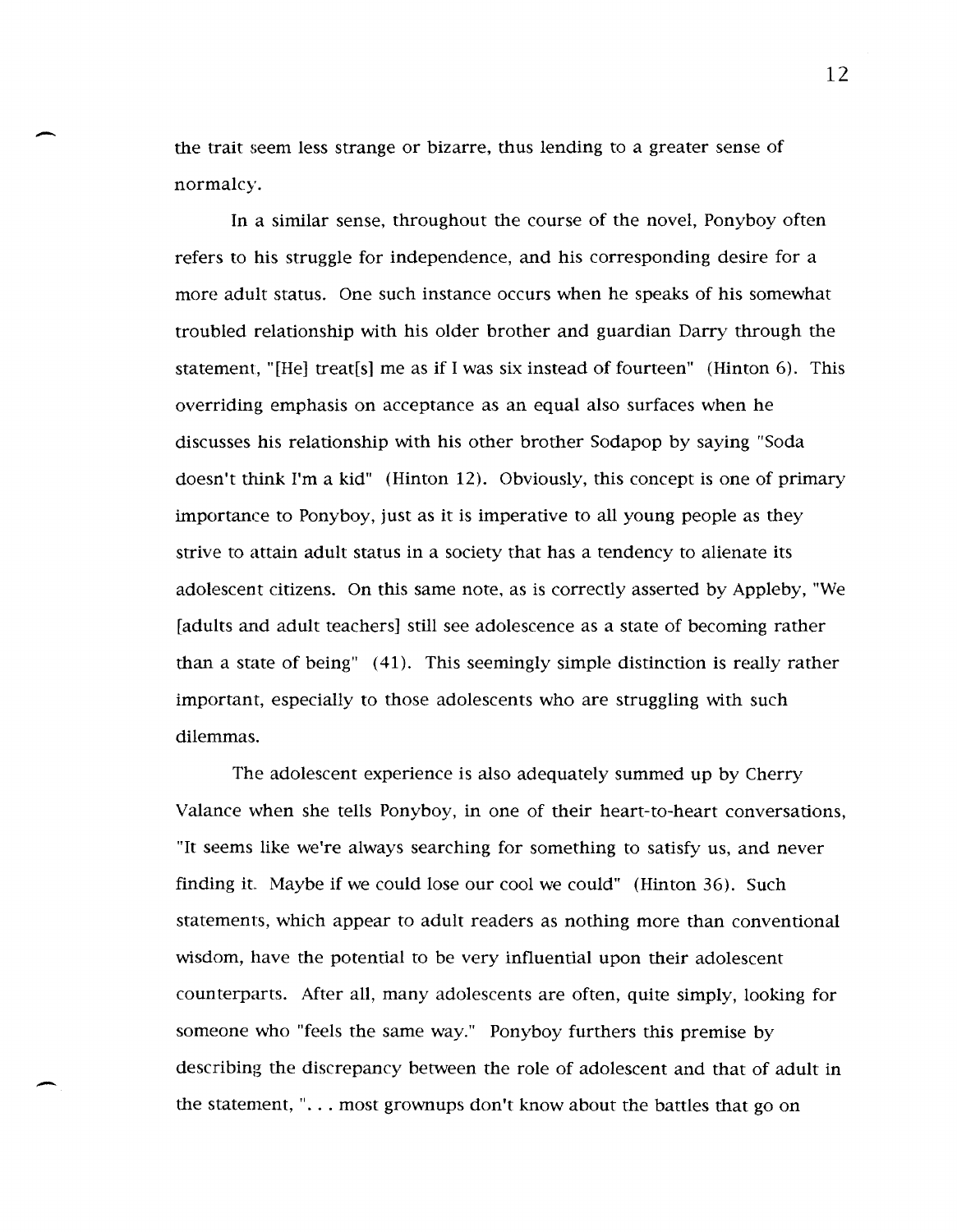between us" (Hinton 95). Again, this is an important point, and one that we, especially those of us who are educators of adolescent students, should not take lightly.

-

-

In regard to linking this work to others, it can be approached as a potential bridge to some of the more commonly accepted literature of the canon. After all, several "great" literary works are mentioned within the text itself. Such simple mention of these works might, in and of itself, be sufficient to spark reader interest or curiosity in such pieces of literature. However, Hinton, through the voice of a rather "cool" protagonist, goes on to illustrate how these works relate to the life of one adolescent in the course of her text and, on a larger scale, to the lives of adolescents in general.

For instance, Ponyboy discusses the relevance of a classic work by Charles Dickens in stating, "I had to read Great Expectations for English, and that kid, Pip, he reminded me of us- -the way he felt marked lousy because he wasn't a gentleman or anything, and the way that girl kept looking down on him" (Hinton 17). Here, Ponyboy relates the experiences of a literary icon to his own simple, everyday existence. In other words, through the use of an analogy, he makes a tangible, meaningful comparison. Consequently, it seems only logical that adolescent readers could see a similar relevance as well.

Another such example is carried throughout the whole of the work with the incorporation of the Robert Frost's poem "Nothing Gold Can Stay." This poem is both literally and figuratively used as a unifying thread throughout the larger plot of the story. On a literal level, it is repeatedly mentioned. Figuratively, it comes to serve as symbol of the potentially devastating lifestyles of the characters in the novel as they each, in turn, lose their respective innocence. In other words, the characters themselves are equated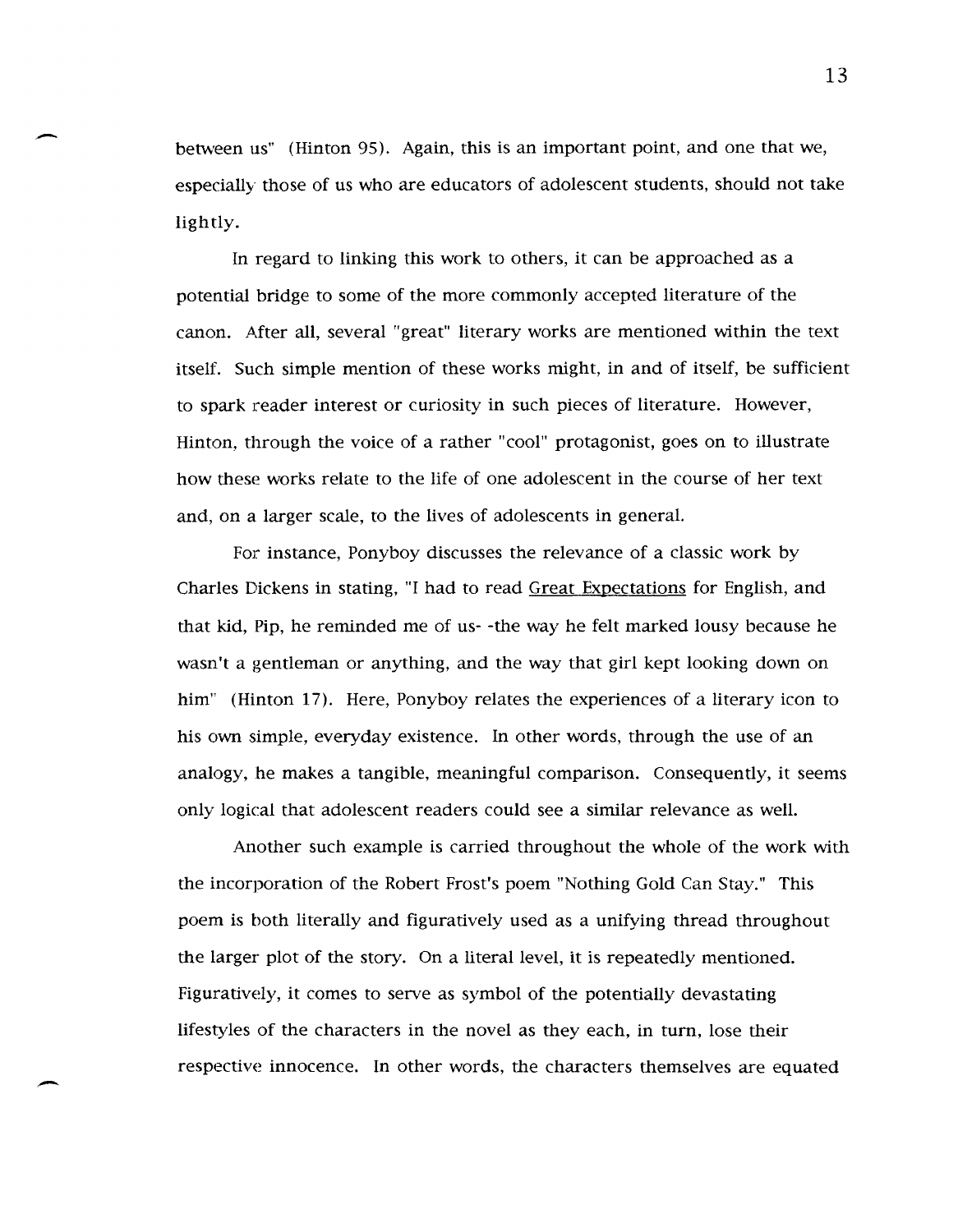with "golden" objects that, over the course of time, lose their "shine" or inherent purity.

-

.-

Likewise, Gone with the Wind, an unmistakable classic novel and film, is repeatedly mentioned and used to tie the larger whole of the text neatly together. It, too, serves as an integral bond of friendship between Ponyboy and Johnny. Another interesting item to note about this novel is that Ponyboy and Johnny not only discuss the work and its inherent content, but also reap much personal enjoyment and satisfaction out of reading excerpts from it to one another. In addition, Hinton, again through the voice of Ponyboy, illustrates the parallelism that exists between the action presented in Gone with the Wind and the recent death of Dallas Winston, one of the characters in The Outsiders. Here, Ponyboy states, "Southern gentlemen go riding into sure death because they are gallant. Southern gentlemen with big black eyes in blue jeans and T-shirts, Southern gentlemen crumpling under street lights" (Hinton 136).

Another such reference to a piece of "classic" literature is made by Ponyboy, when he describes his experience of reading the novel The Carpetbaggers. In essence, through relaying his encounter with this work, he captures the idea that reading is a developmental process. More specificailly, Ponyboy states, "he'd [Darry] told me I wasn't old enough to read it [The Carpetbaggers]. I thought so too after I finished it" (Hinton 153). As such, the reader witnesses not only a recollection of a character's experiences with a piece of literature, but also a character's development of metacognitive awareness, or the ability to think about his own thinking.

On a further literary level, an educator might opt to address the author's employment of a variety of additional literary techniques within the novel. This approach could potentially make even what some consider to be lacking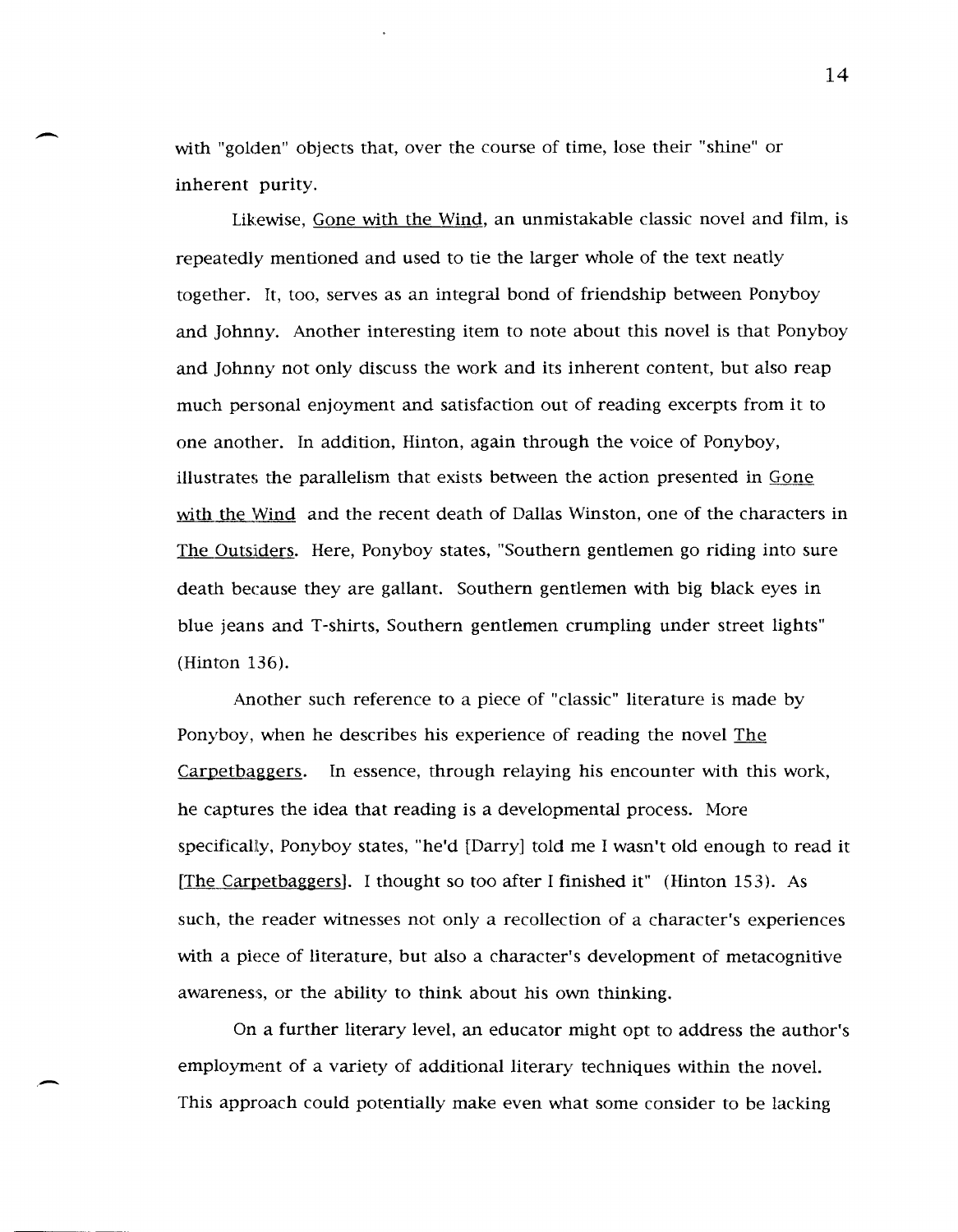in literary merit more "literary." Such literary devices include, but are not limited to, simile, metaphor, hyperbole, description, flashback, foreshadowing, setting, and point of view. For instance, in the context of The Outsiders, a pointed example of a simile occurs when Ponyboy is describing how his best friend Johnny looks after his death. He states, "You read about people looking peacefully asleep when they're dead, but they don't. Johnny just looked dead. Like a candle with the flame gone" (Hinton 130). In the classroom setting, this simile could be studied on a variety of levels, as could any of the above literary devices.

 $\overline{\phantom{0}}$ 

-

In a similar sense, Ponyboy alludes to the importance of being able to spell and possessing a good vocabulary after receiving a letter from his older brother Sodapop. Allusion to these, and other facets of the language arts curriculum, promotes correct usage. Likewise, it furthers the premise that "bringing young adults into contact with trade books is an effective means of helping them learn language, extend vocabulary, and come to grips with new and complex syntax" (Brozo and Simpson 256). In this particular scenario, these elements are not only introduced. but also discussed, lending to a greater sense of metacognitive awareness on the part of readers, an integral facet of adolescent intellectual development.

Another avenue an educator might choose to traverse when studying this novet would be to examine the relationship of the novel to its author. In this case, it is important to note that S. E. Hinton is a female author- -although most adolescent readers are not aware of this unless explicitly told so. Likewise, Hinton wrote this novel when she was only sixteen years old. In the minds of adolescent readers, this might give the book more credibility because the author was not simply someone writing about the adolescent experience but someone writing from this experience.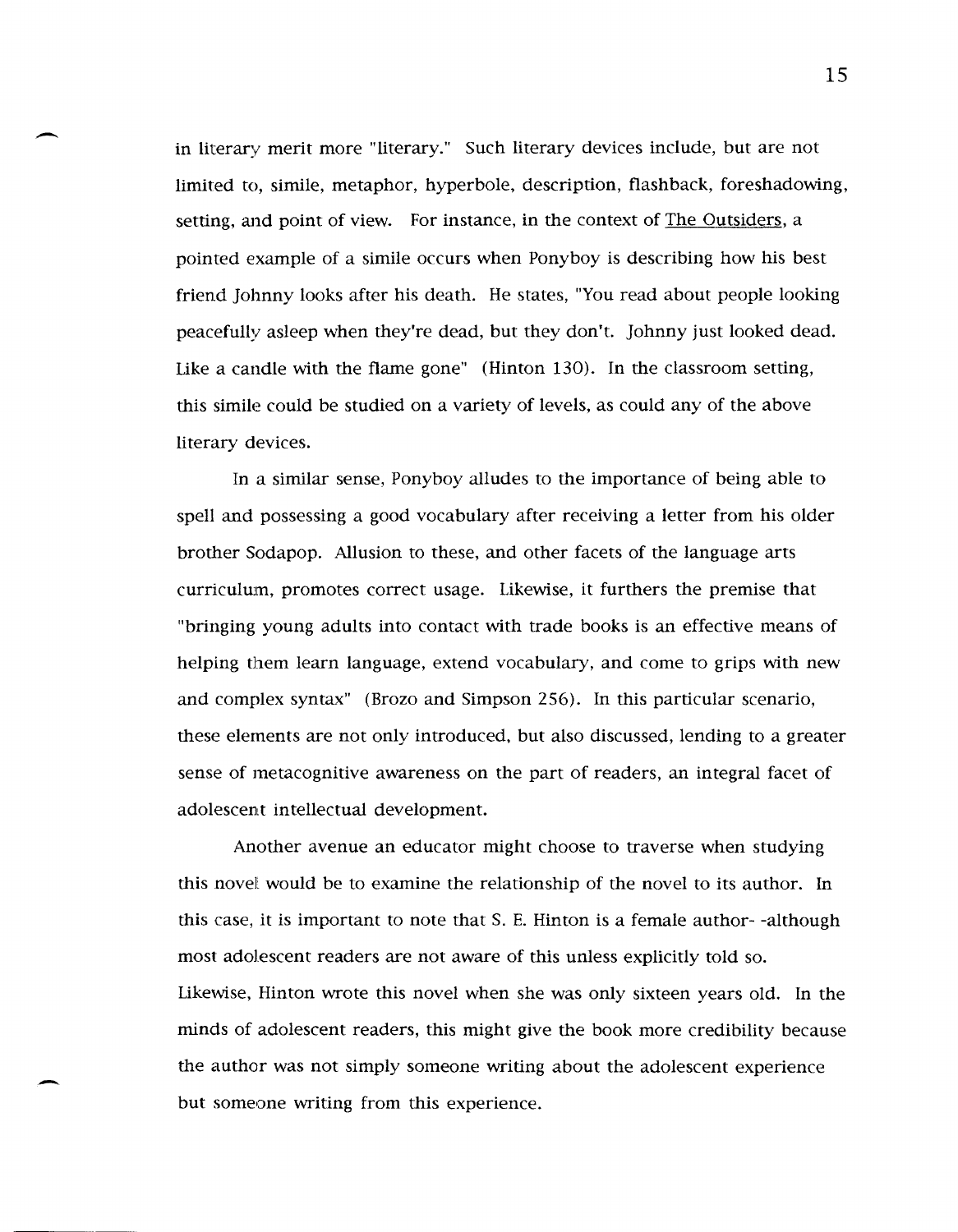To further enhance the curricular rationale for teaching an adolescent novel such as The Outsiders, an educator might use it as a springboard into student-generated writing, one of the four basic facets of the language arts curriculum. This supports the premise advocated by professor of education John M. Bushman in his article entitled "The Reading / Writing Connection: The Role Of Young Adult Literature." In that context, Bushman states, " $\ldots$ young adult literature may be an effective source to show how published writers begin" (45). This is especially true within the context of The Outsiders, considering the facts that not only was S. E. Hinton a semi-disguised female writer, but a young adolescent writer as well. In addition, the novel itself is written as if comprised of the thoughts and recollections of the protagonist Ponyboy as recorded in his own personal journal.

 $\overline{\phantom{a}}$ 

-

Therefore, this novel can be viewed as a model, not only for formal, published writing, but also for more personal, private writing. This particular approach codifies the premise that "The connection between reading and writing must be strong in every English classroom" (Bushman 46). Furthermore, as Bushman asserts, ". . . it would seem that as students make meaning of what they read and what they sense in the world around them, they are eager to do something with this meaning when they write" (46). The cyclical nature of these various facets of reading comprehension is beneficial for teachers and students alike. On the one hand, it promotes a classroom environment in which there is an emphasis on relationships between diverse instructional elements. At the same time, it provides students who are experiencing the "storm and stress" of adolescence with a sense of necessary order.

As illustrated throughout the course of this examination of the use of adolescent literature in the classroom, with specific reference to the young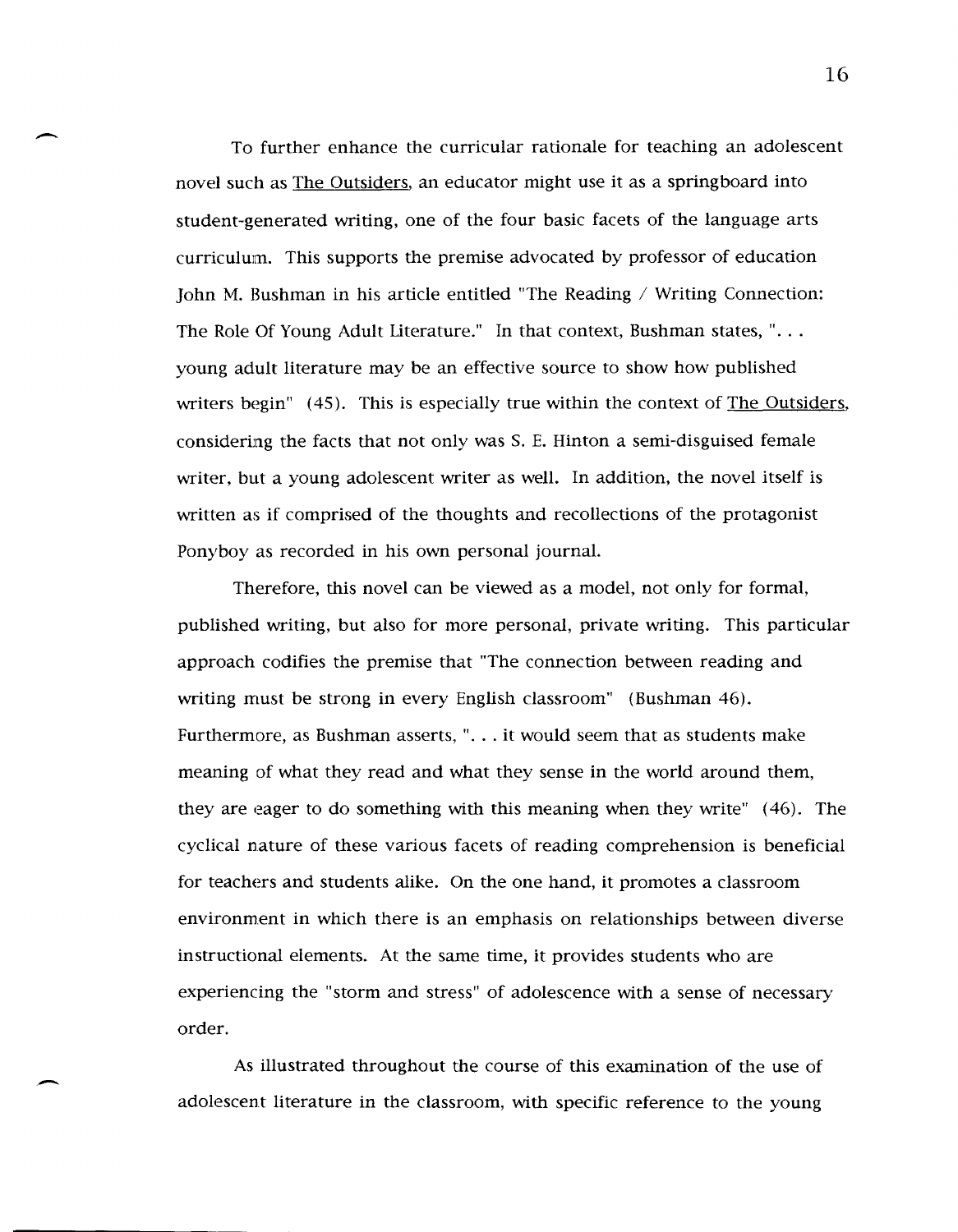adult novel The Outsiders by S. E. Hinton, it becomes virtually self-evident that adolescent literature has a very solid and justified position in the secondary English  $\ell$  language arts curriculum. In fact, as alluded to above, the possibilities are essentially limitless. For instance, the use of adolescent, or young adult, literature advocates critical thinking on the part of students. Likewise, it supports writing instruction. Furthermore, assuming that adolescent students can read, young adult literature is potentially an avenue in the direction toward learning the pleasure of reading. In other words, it provides a legitimate way to promote positive lifelong reading habits. In addition to inspiring interest on the part of the adolescent reader, this genre of literature can be utilized as a means of building background knowledge. In turn, appropriate adolescent selections offer opportunities to examine literary conventions and to spring into literature from the canon. Ultimately, "The contributions that young adult literature can make to the teaching of subject matter are limited only by [our] own sensibilities, for the union of trade book [adolescent novel] and textbook seems to rest on firm theoretical underpinnings" (Brozo and Simpson 179).

-

 $\overline{\phantom{a}}$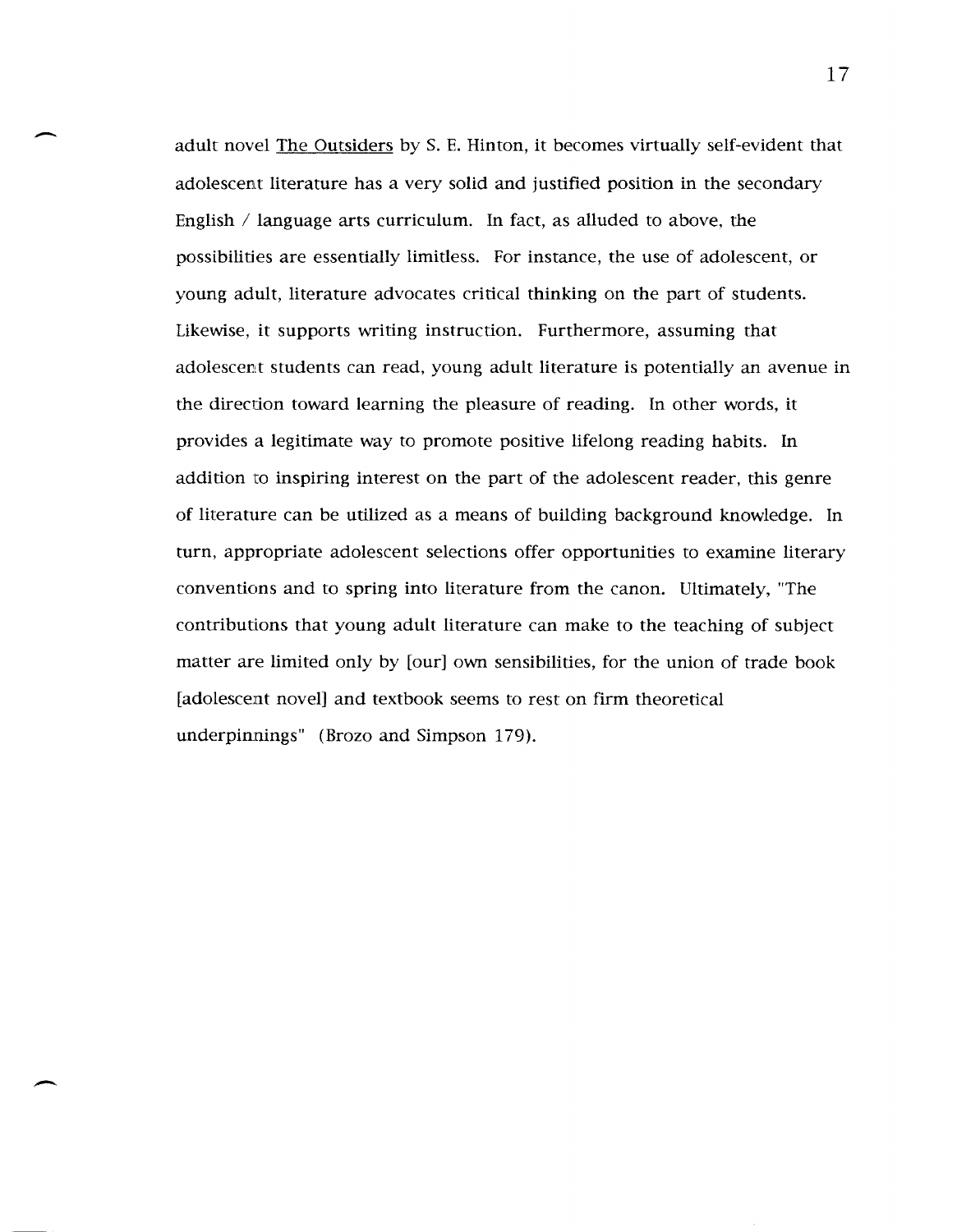## Works Cited

 $\overline{\phantom{a}}$ 

-

- Anderson, Philip M., and Mitchell Katcher. "YA Literature As Canon Fodder: Book Choices For Writing About Literature." ALAN Review 20.1 (1992): 35-38.
- Appleby, Bruce C. "Is Adolescent Literature in its Adolescence?" ALAN Review 17.1 (1989): 40-45.

Berk, Laura E. Infants, Children, and Adolescents. Boston: Allyn, 1993.

Brozo, William G. and Michele L. Simpson. Readers, Teachers, Learners:

Expanding Literacy in the Secondary Schools. New York: Macmillan, 1991.

- Bushman, John M. "The Reading / Writing Connection: The Role of Young Adult Literature." ALAN Review 20.1 (1992): 42-46.
- Carroll, Pamela Sissi, ed. "Posing Questions About Young Adult Literature." ALAN Review 21.1 (1993): 51.
- Devine, Thomas G. Teaching Reading Comprehension: From Theory to Practice. Boston: Allyn, 1986.
- Eggen, Paul, and Don Kauchak. Educational Psychology: Classroom Connections. 2nd ed. New York: Macmillan, 1994.
- Gere, Anne Ruggles, et al. Language and Reflection: An Integrated Approach

to Teaching English. New York: Macmillian, 1992.

Hinton, S. E. The Outsiders. New York: Dell, 1967.

- Hurwitz, Sharon. "Using Literature and Technology To Relieve Adolescent Problems." ALAN Review 21.2 (1994): 33.
- Kaiser, Marjorie. "The Young Adult Literature Course: Young Readers Teach Prospective Teachers about Reading Interests and Reader Response." ALAN Review 22.2 (1995): 32-35.

Lewis, Garth. "Rites of Passage." ALAN Review 19.3 (1992): 41-43.